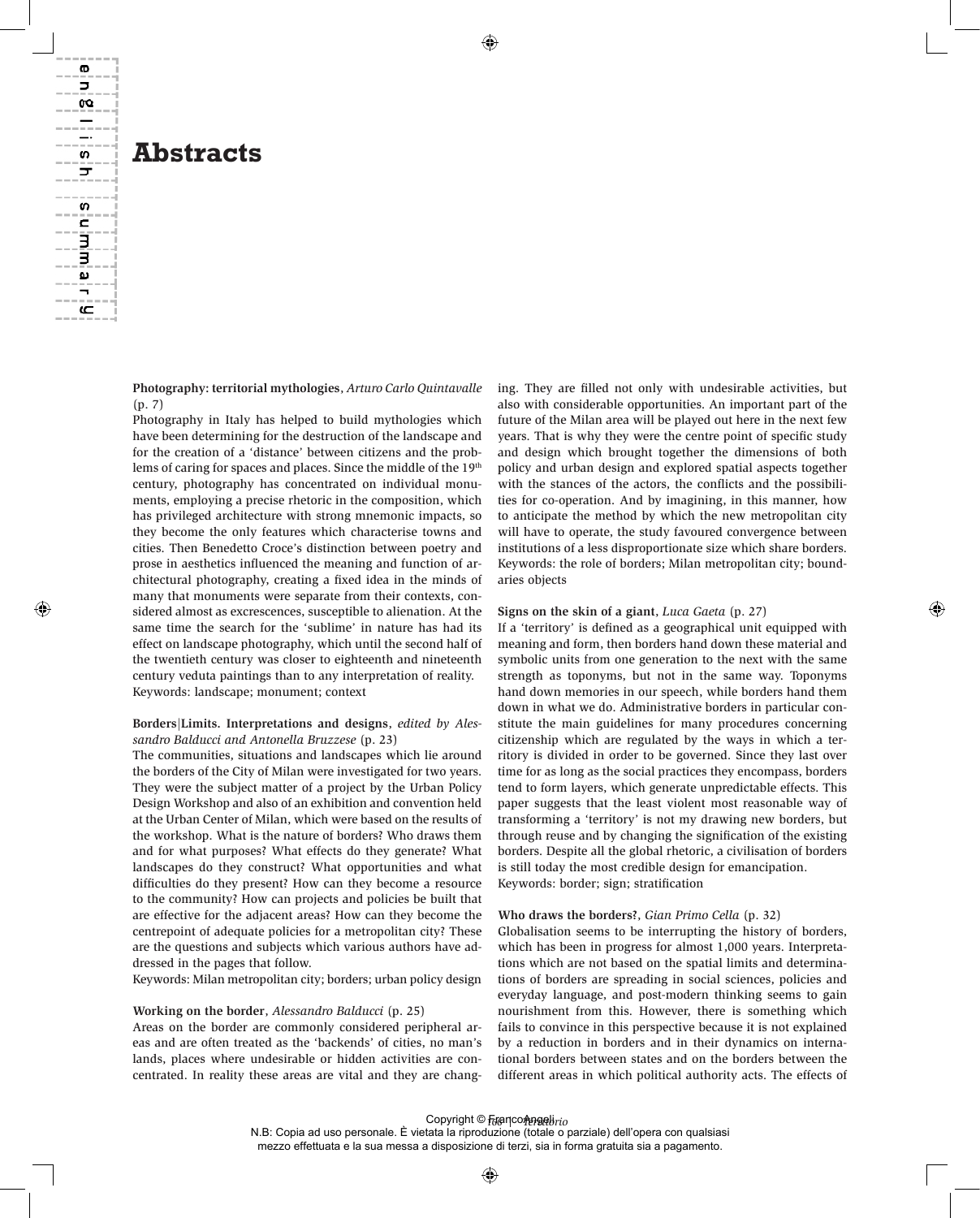globalisation on borders are not all in the same direction. They do not all move towards abolishing them, breaking them down and reducing them. We must think about who draws or redraws borders and rediscover the role of professional intellectuals (sometimes also politicians) in proposing and creating distinctions as sources of meaning. Borders, real or metaphorical, will be essential for these distinctions. The history of borders has not come to a halt.

Keywords: globalisation; borders; distinctions

#### **Opportunities, resources and the limits of border projects: Milan, Paris and Copenhagen**, *Antonella Bruzzese* (p. 44)

The areas along the administrative borders of Milan not only represent problems, but also a resource which must be recognised and relocated in the context of a system of large-scale regional relationships and interpreted outside the traditional centre-periphery relationship. A change of perspective of this type allows projects and policies to be imagined as opportunities to seriously consider unique spatial opportunities and the possibility of experimenting with new alliances and with new political and administrative entities that are able to manage projects 'across borders'. The paper addresses subjects and project ideas that emerged from the explorations performed by the Urban Policy Design Workshop in the Milan border areas and from a comparison with two other European cities – Paris and Copenhagen – which have addressed similar project ideas in different contexts and with different outcomes.

Keywords: projects for borders; border landscapes; Milan

#### **Border policies: what are the issues for metropolitan governance?**, *Gabriele Pasqui* (p. 53)

The issue of borders and the geographical areas located between the city of Milan and neighbouring towns and villages plays a crucial role in giving tangible shape to an effective process for the construction of a new institution for metropolitan governance. This essay addresses the question from the viewpoint, amongst other things, of the controversial institutional process in progress, with proposed legislation for the creation of metropolitan cities. The hypothesis is that, by assuming the plural nature of borders (considered as thresholds, buffers and devices), it is possible to better understand their variety and interpret their role more effectively in the process of change that is in progress in the Milan urban region. To conclude, the essay identifies a necessary condition for the definition of a credible perspective of metropolitan governance in the construction of a credible 'policy for border areas'.

Keywords: metropolitan governance; devices; border policies

## **Revisiting (mega) structures: structural images and new spatial visions**, *edited by Alessandro De Magistris and Federico Deambrosis* (p. 58)

Megastructure design is mainly considered as the almost exclusive product of a 'utopian' period, lasting from the second half of the 1950s until the early 1970s. This viewpoint, influenced by Banham's writings, merits discussion in order to consider the great variety of elements that fuelled megastructure visions. In fact, at the same time as large-scale design came to the forefront as a reflection of industrial and economic growth, this culture was also at the centre of a dense network of dialogue

which architecture established with structural engineering on the one hand and with visual arts on the other, consistent with a concise and continuous conception of design cultures. The results of these relationships go back very clearly to the middle of the 1950s, but in some cases they had already been active in the 1920s and 1930s and, to an extent and with an intensity of that in some ways is surprising, also during the war and in the first post-war years.

Keywords: megastructures; structural engineering; Reyner Banham

**The pinnacle of Soviet modernism**, *Anna Bronovitskaya* (p. 67) The Moscow television tower, built between 1963 and 1967, could be compared with Iofan's famous design for the Palace of Soviets. Both were in fact conceived in order to achieve, by means of a sophisticated structure, a record height to bear witness to the greatness of their country. However, apart from that similarity, the two towers are completely different and can be taken as models of Stalinist realism and of the 'modernism' which followed it under Khrushchev's rule. The intention to build a town of extraordinary height in order to reach the whole of the Muscovite region, the most populous in the country, with modern television messages was in fact perfectly consistent with the period in which the design was conceived of and implemented. This consistency is borne out by the numerous echoes of the cold war, which can be seen in the history of the design, the construction site and the building: ranging from Fritz Leonhardt's consulting services to the Solaris film set. Keywords: Nukolay Nikitin; Ostankino Tower; prestressed reinforced concrete

#### **Steel structures in Italy from 1950 until 1970: competition, innovation and great challenges**, *Mario de Miranda* (p. 72)

The history of construction using steel in Italy is not linear. An initial period, which developed in line with events in Europe and America, was followed by stagnation in the first decades of the twentieth century and then by a strong recovery and a real takeoff in the post-war years. This development was always permeated by strong competition with construction using reinforced concrete and this competition stimulated evolution and innovation. The history of the relationship between steel construction and architecture was also one of ups and downs, tied to the various aspects: economics, technical culture, types of organisation and the means employed by construction firms. The intention is to commence an initial investigation on these three questions and how they interact. As well as providing ideas for further research, this may lead to reflection on the mechanisms which have had an impact on the history of steel construction in the past and on stimuli which could be useful for new developments in the future.

Keywords: metal constructions; steel structures; the history of engineering

#### **Technology and science as tool and image. Questioning 'innovation' in construction at Expo 58**, *Rika Devos* (p. 78)

Expo 58 offered an opportunity to the culture of design for intense international dialogue. The subject of the exposition ('for a more humane world') stimulated not only instrumental, but also iconic appreciation of technology and science, to

## Copyright © <del>Γ</del>յεan¢o<del></del>⁄իթթանենում

N.B: Copia ad uso personale. È vietata la riproduzione (totale o parziale) dell'opera con qualsiasi mezzo effettuata e la sua messa a disposizione di terzi, sia in forma gratuita sia a pagamento.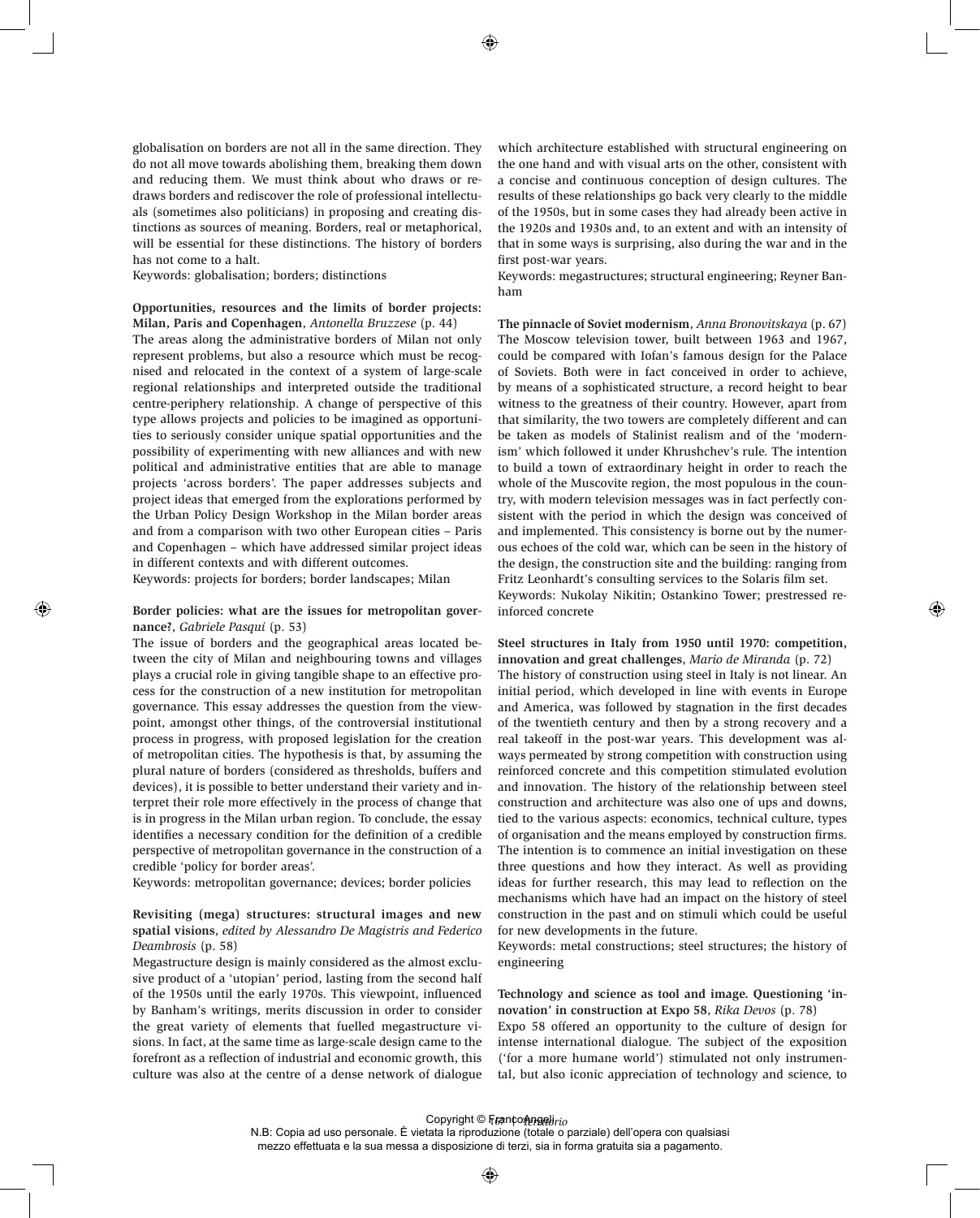the extent that these were advertised as fundamental elements of national and corporate representation. Expo 58 had already been defined a few months before the inauguration as 'a festival of structures': an opinion that still recurs in comments today. However, starting from some considerations made by Banham and Colquhoun, one may observe that the predominance of engineering ostentation instead of just presenting, as is commonly believed, structural innovations, demonstrated a new and different appreciation for the tectonics of advanced structures by the architects and engineers involved in the design of the exposition or simply by those who visited it and, no less important, by the public at large.

Keywords: Expo 58; Reyner Banham; tectonics

#### **Budapest, Haifa, Dubrovnik: Yona Friedman and the origins of megastructure**, *Manuel Orazi* (p. 85)

Yona Friedman is not an easy figure to frame within the categories of twentieth century architectural history because he moved constantly between totally different places and disciplines. He was educated partly in Budapest and partly in Haifa, during the Second World War and the Israeli War of Independence. His primary interest in architecture was in fact accompanied by an interest in physics after attending two seminal conferences by Werner Heisenberg and by an interest in technology which leaves users free to modify architecture. Friedman obtained a degree in Israel from Technion, the Haifa Polytechnic, and thereby came into contact with Konrad Wachsmann who was a visiting professor. This was a decisive meeting because Wachsmann's research (he was already a pioneer of prefabrication in Germany and then in the United States with Gropius) formed the basis for the birth and then the development of the idea of a megastructure of which Friedman was one of the founders. Keywords: megastructure; prefabrication; Friedman

## **Large ships in Venice: the look of design**, *edited by Andrea Di Franco* (p. 92)

This section of three papers which address a both complex and urgent Venetian question: that of design for it. Starting from two photos by Berengo Gardin and a unique 2005 design from his studio, Vittorio Gregotti reflects on the paradoxes of cruise liner tourism and looks at the possible meaning of the term 'modernity' in the system of the lagoon. Sergio Pascolo (Iuav University of Venice) sets the cornerstones of this complex system, which hinges on the two endpoints of Porto Marghera and the ancient city centre, within thinking based on studies and designs produced in the Venice Faculty of Architecture. Andrea Di Franco discusses the connection between Gregotti's design for the new tourist terminal and the complex history and morphology of the lagoon environment in which the design is set.

Keywords: Venice; Mose; tourism

## **Difficult Venice**, *Vittorio Gregotti* (p. 93)

When people write of the dangers connected with large passenger ships, mention is only made of the major issues of the lagoon without considering that with its five hundred and fifty square kilometres it is the largest in the whole of the Mediterranean. This 'environment' is currently faced with increasingly more difficult challenges, starting with the general issues of excessive tourism or the precipitous fall in the permanent population of

the central island. These challenges are related to difficulties connected with a future of more complex activity than that of tourism alone, and an inability to consider a more organic organisation of the city. They are challenges which call for change. Venice with its implicit resistance to change is a symbol of how much the antiquity of European cities is struggling to become the foundation of the development of modernity rather than an obstacle to it.

Keywords: Venice; change; cruises

#### **A design for Venice**, *Andrea Di Franco* (p. 97)

For Venice, the question of the relationship between modification and stabilisation is ancient and in fact goes back to its origins. The city has always had to come to terms with the variability of its support and has always acted to create a base that is as solid as possible. Its base also includes its foundations, but it equally brings into play the relationship between regulation of its aquatic ecosystem and broadening its land-based support. The definition of Venetian 'territory' still today falls within a variable scope which involves the following: the destruction of sandbanks to provide stable level supports to excavate the large canals open to navigation, the appropriation of wide areas of the lagoon to create 'valley' fish farms, the creation of artificial islands and last but not least the inclusion of phenomena connected with cruise liners in the city. It is an environment of perennially contested interests.

Keywords: Venetian lagoon; the modernity of Venice; cruise liner terminal

## **Venice as a model, Marghera as a prototype**, *Sergio Pascolo* (p. 103)

Venice with its lagoon and the large Porto Marghera area are significant in different and complementary ways because of their potential to become paradigmatic examples for a sustainable modification of the area based on the specific settlement quality of the context, which is not separate from it and not in contrast with it. Venice is a model, not because of its unrepeatable forms, but because of its intrinsic sustainability which is the extraordinary balance between the artificial and the natural, between land and water, between heaviness and lightness, between culture and production, between tradition and innovation, between liquid and solid, between material and immaterial, between greater and less, between the ancient and the new. It is an exemplary urban model because it is a settlement system based on the centrality of real humans as they are perceived and experienced.

Keywords: the Laguna Venice; design; sustainability

## **The problem of pluralism and private spaces: frictions between fundamental rights**, *Francesco Chiodelli, Stefano Moroni* (p. 107)

This paper discusses some of the problematic issues relating to pluralism in private spaces. Two types of private spaces are analysed which raise particularly complex issues: contractual communities and shopping centres. Questions of pluralism are discussed for each of these two types of space in relation to rules for access and rules of behaviour. What clearly emerges from the discussion is the conflict between the value of pluralism and other values (freedom of contract, the right

## Copyright © <del>F</del>anco<del>Angab</del>irio

N.B: Copia ad uso personale. È vietata la riproduzione (totale o parziale) dell'opera con qualsiasi mezzo effettuata e la sua messa a disposizione di terzi, sia in forma gratuita sia a pagamento.